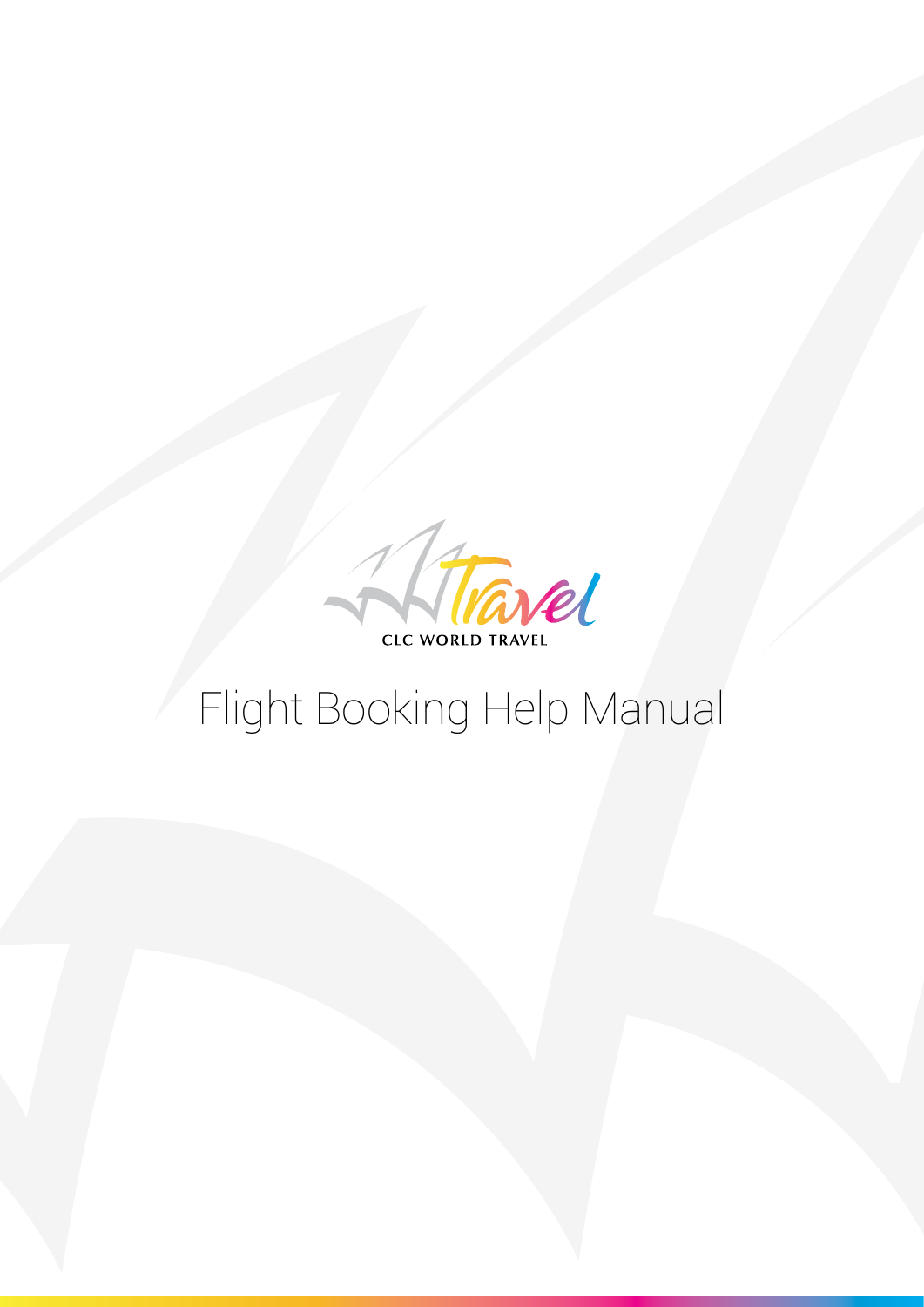

# CLC World Travel - Flights and more online bookings

Welcome to CLC World Travel's brand new flights and more booking engine.

As a CLC World Member you can now book flights, car hire and transfers online at your convenience.

All our flight bookings are ATOL protected, giving you complete peace of mind that your money is financially secure. ATOL protection is not provided when you book directly with the airline websites.

We have a wide range of airlines available to book flights to all the main airports near to CLC World's resorts on the Costa del Sol,Tenerife, Turkey and Austria. Many other European destinations are also available on this website, take a look!

To help you process your booking we have put together some guidelines for you, we hope you find these useful.

Happy holidays!

From our brand new website www.clcworldtravel.co.uk enter into the flights page and click 'book online'

Book your flights online

We have set the flight search as a default for your convenience, at any point you can select the Car or Transfer Tab and search for these products, and add them to your cart with your flights or book them as individual travel elements.

You can save time for future bookings by registering your details, once you have registered simply clicking on the LOGIN option on the top right of the screen.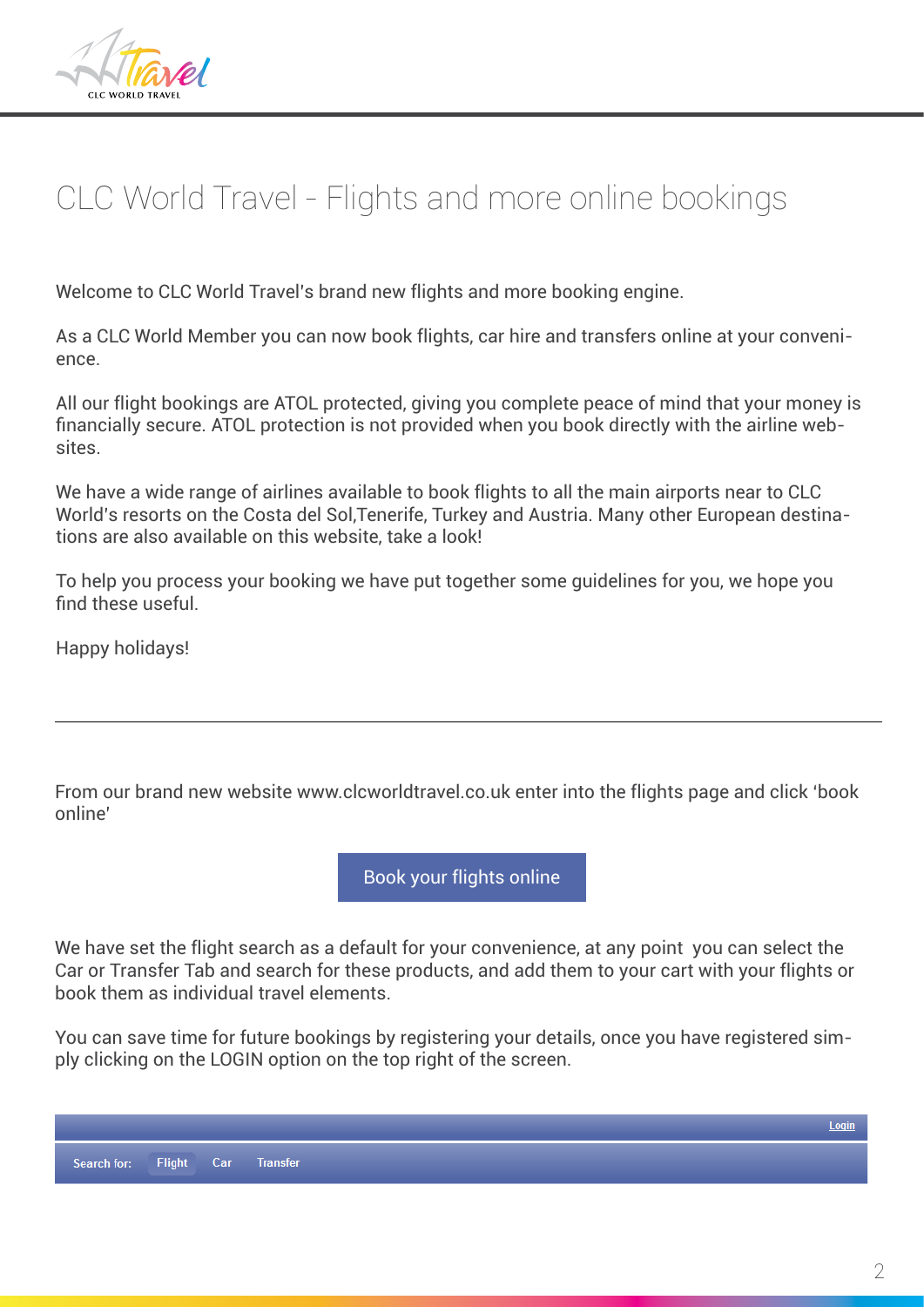

## Frequently Asked Questions

How do I login?

*If this is your first visit to our booking engine, you will need to complete the 'your details' section and create your own user ID and password. We suggest that you use your email address or CLC World membership number as your user ID.*

I have booked with CLC World Travel before but not online, can you set up my password and user ID?

*Yes we can, if you call us during business hours, one of our team will complete this for you.*

#### I have forgotten my password & user ID?

*Simply click 'forgotten password' and your password will be sent by email to you.*

#### How can I pay?

*You can pay securely online using a credit or debit card, any card charges are already included within your quoted price.*

#### How can I see the terms and conditions?

*These are displayed on the final payment page, you can view them and print them if required, but you must accept these before your booking can be confirmed. Our terms are also available on http://travel. clcworld.com/terms-conditions-for-retail-agent-business* 

#### What is the child age?

*A child is classed as 11 years or under on the date of the return / inbound flight.*

What is the infant Age?

*An infant must be under 2 years old on the date of the return / inbound flight.*

#### Does an infant get a seat?

*No all airlines require that infants sit on a parent's lap.*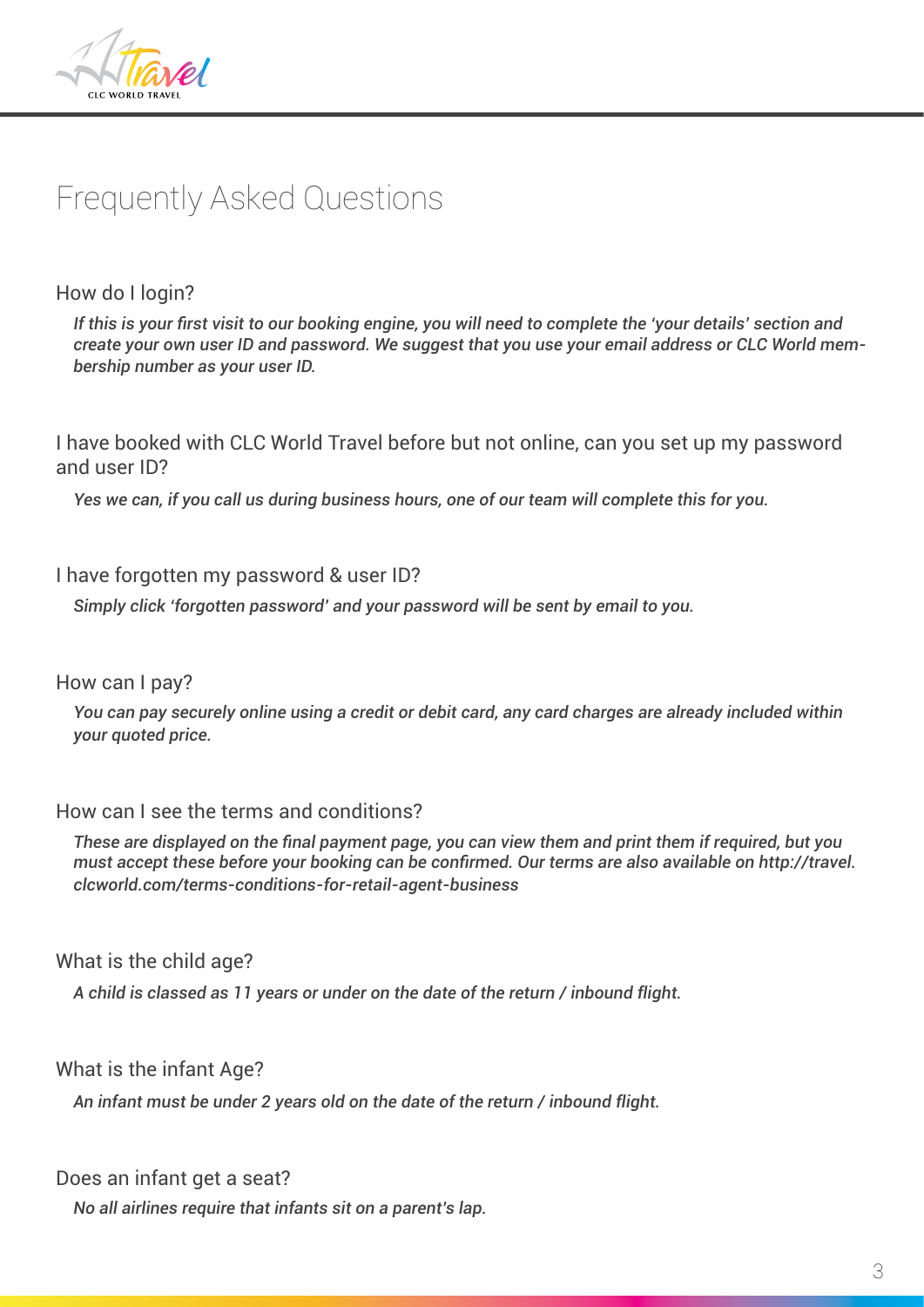

### Why do I need to provide dates of birth?

*The airlines ask for this information as part of our booking process.*

#### What airlines are available to book?

*Our most popular airlines are included on the online booking engine; EasyJet, Monarch, Jet2, Flybe, Aer Lingus, Vueling, Air Berlin and Norwegian Air Shuttle.*

#### Do you charge extra for the booking?

*As we ATOL protect all our flights, the fares we offer will include a small booking fee for this.*

#### What is ATOL?

*ATOL is a scheme that financially protects in the event that your holiday company goes into receivership. If you are overseas the ATOL agreement provides alternative flights to bring you home. ATOL gives you peace of mind that your hard earned holidays are covered in the case of anything goes wrong.*

#### How do I get my ATOL Certificate?

*Once you have booked your flights, your ATOL Certificate will be sent by email to you, confirming what is protected and by who.*

I only want to search direct flights How can I Can I do this?

*Yes – Just tick 'non stop' in the flight search to display direct flights only.*

Can I book different airlines for outbound and inbound journeys?

*At the moment this is not possible online, however our call centre can assist with these requests.*

#### How do I add a flight to my shopping cart?

*Simply click the flight you would like using the radio dial button under the price, once you have selected the outbound flight then the inbound flight options will display in BOLD with the applicable prices. Select the inbound flight using the radio dial, once you select both an outbound and an inbound flight the details will display at the foot of the screen, simply click 'add flight' to continue.*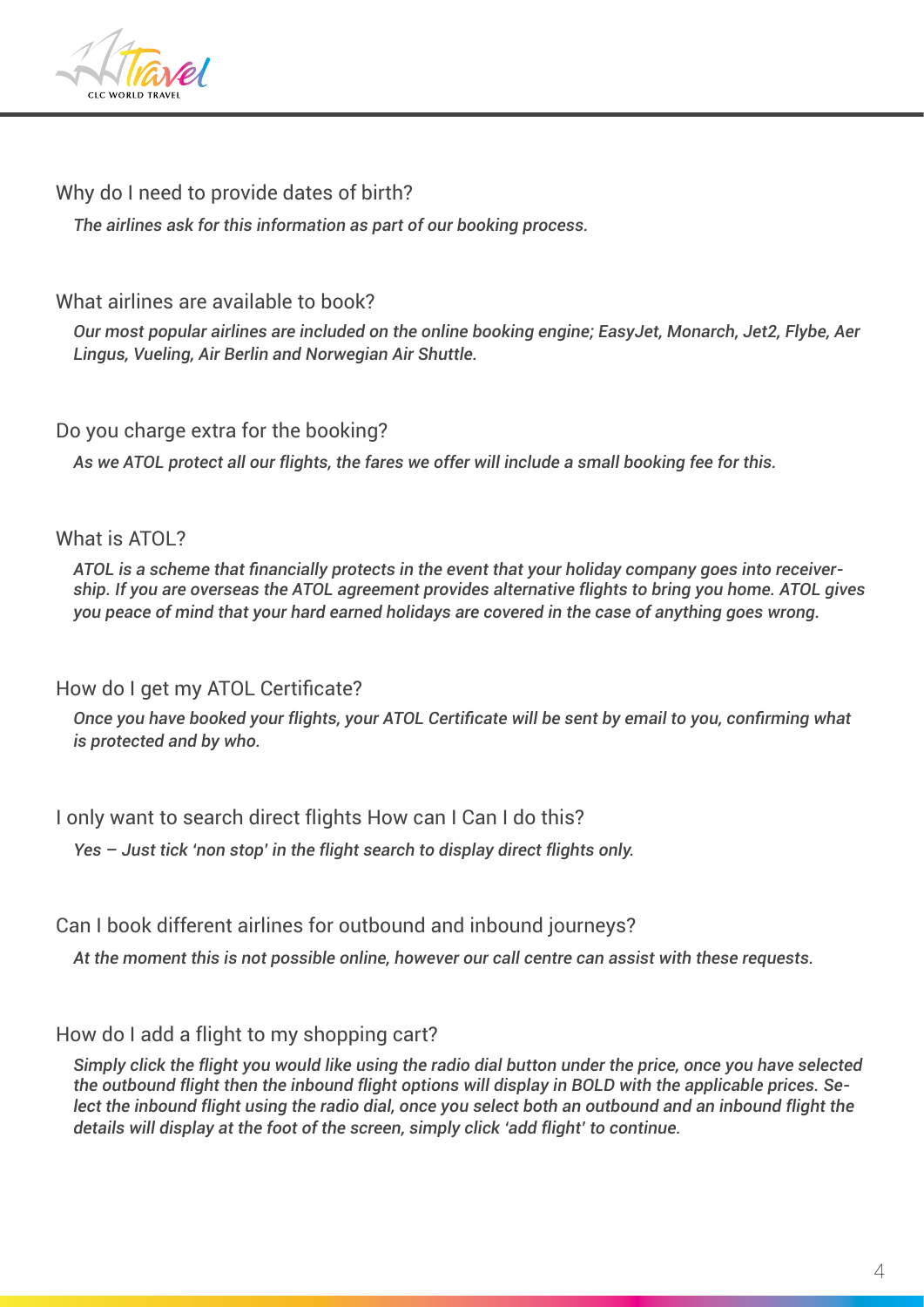

| Select outbound flight                                                |                         |                               |                      | Sort by                        |             |              |                               |               | Return Price 1 (Asc)<br>v |                |              |
|-----------------------------------------------------------------------|-------------------------|-------------------------------|----------------------|--------------------------------|-------------|--------------|-------------------------------|---------------|---------------------------|----------------|--------------|
|                                                                       |                         |                               |                      |                                |             | Sector fare1 |                               | Return fare 1 |                           |                |              |
| Airline                                                               | Flight                  | Route                         | DATE                 | <b>Time</b>                    | Stops       | c            | Price                         | c             | Price                     |                |              |
| <b>Monarch Airlines</b>                                               | ZB 644                  | Manchester<br>Malaga          | <b>20JUL</b>         | 23:30-03:25+1<br>dav           |             | B            | *204.98                       | в             | *355.96                   | 0 <sup>o</sup> |              |
| <b>Monarch Airlines</b>                                               | ZB 660                  | Manchester<br>Malaga          | 20JUL                | 15:25 19:25                    |             | в            | *244.98                       | $\bar{a}$     | *395.96                   | $\blacksquare$ |              |
| <b>Monarch Airlines</b>                                               | ZB 654                  | Manchester<br>Malaga          | <b>20JUL</b>         | 07:00 10:55                    | ÷,          | B            | *296.98                       | ä,            | *447.96                   | 日〇             |              |
| Jet2.Com                                                              | LS 809                  | Manchester<br>Malaga          | 20JUL                | 06:40-10:40                    |             | E            | *306.00                       | E             | *458.00                   | $\blacksquare$ |              |
| Easyjet                                                               | U21923                  | Manchester<br>Malaga          | 20JUL                | 07:25-11:20                    |             | Υ            | *316.98                       | Y             | *472.96                   | 0 <sup>o</sup> |              |
| *Estimated party fare. Full costs will be available at a later stage. |                         |                               |                      |                                |             |              |                               |               |                           |                |              |
| Day before<br>c                                                       | Day after >             |                               | ß                    |                                |             |              |                               |               |                           |                |              |
| <b>Select inbound flight</b><br>$\overline{2}$                        |                         |                               |                      |                                |             |              | Sort by                       |               | Return Price 1 (Asc)      |                | $\checkmark$ |
|                                                                       |                         |                               |                      |                                |             |              |                               |               |                           |                |              |
|                                                                       |                         |                               |                      |                                |             |              | Sector fare1                  |               | Return fare 1             |                |              |
| Airline<br><b>Monarch Airlines</b>                                    | Flight<br>ZB 655        | Route<br>Malaga<br>Manchester | DATE<br><b>27JUL</b> | <b>Time</b><br>11:55-14:00     | Stops<br>÷, | c<br>B       | Price<br>*128.98              | c<br>в        | Price<br>*333.96          | 0 <sup>o</sup> | ٨            |
| <b>Monarch Airlines</b>                                               | ZB 661                  | Malaga<br>Manchester          | 27JUL                | 20:25 22:25                    | ÷           | в            | *150.98                       | в             | *355.96                   | $\blacksquare$ |              |
| Jet2.Com                                                              | LS 810                  | Malaga<br>Manchester          | 27JUL                | 11:40-13:50                    |             | E            | *152.00                       | Ε             | *458.00                   | 日〇             |              |
| Easyjet                                                               | U2 1924                 | Malaga<br>Manchester          | 27JUL                | 12:00-14:05                    |             | Υ            | *155.98                       | Y.            | *472.96                   | $\blacksquare$ |              |
| *Estimated party fare. Full costs will be available at a later stage. |                         |                               |                      |                                |             |              |                               |               |                           |                |              |
| < Day before                                                          | Day after >             |                               |                      |                                |             |              |                               |               |                           |                |              |
| Add selection to cart<br>3                                            |                         |                               |                      |                                |             |              |                               |               |                           |                |              |
| <b>Direction</b>                                                      | Airline                 |                               | Flight               | Route                          | Date        |              | <b>Time</b>                   |               |                           | Stops          |              |
| Outbound flight:                                                      | <b>Monarch Airlines</b> |                               | ZB 644               | Manchester<br>Malaga           | 20JUL       |              | 23:30 - 03:25 +1 day          |               |                           |                |              |
| Inbound flight:                                                       | <b>Monarch Airlines</b> |                               | ZB 661               | Malaga<br>Manchester           | 27JUL       |              | 20:25 - 22:25                 |               |                           |                |              |
|                                                                       |                         |                               |                      | Total price $355.96$ $\approx$ |             |              | <b>GBP</b><br>(Including tax) |               |                           | Add flight >   |              |

#### How do I view all the detail in my cart?

*You can click on the to display the detail of both the booking information and also the price breakdown. You can do this at any point during your search or booking process.*

#### How do I add checked bags to my flight?

*Once you have added your names to the booking you will be given the option to add checked bags, this will be either a selection for each passenger OR a total number of bags for the party. Once added, the price of the flight will re-calculate for you. Unless otherwise stated the standard baggage allowance is 20 kg per bag. The allowance for your flight will be detailed on your itinerary.*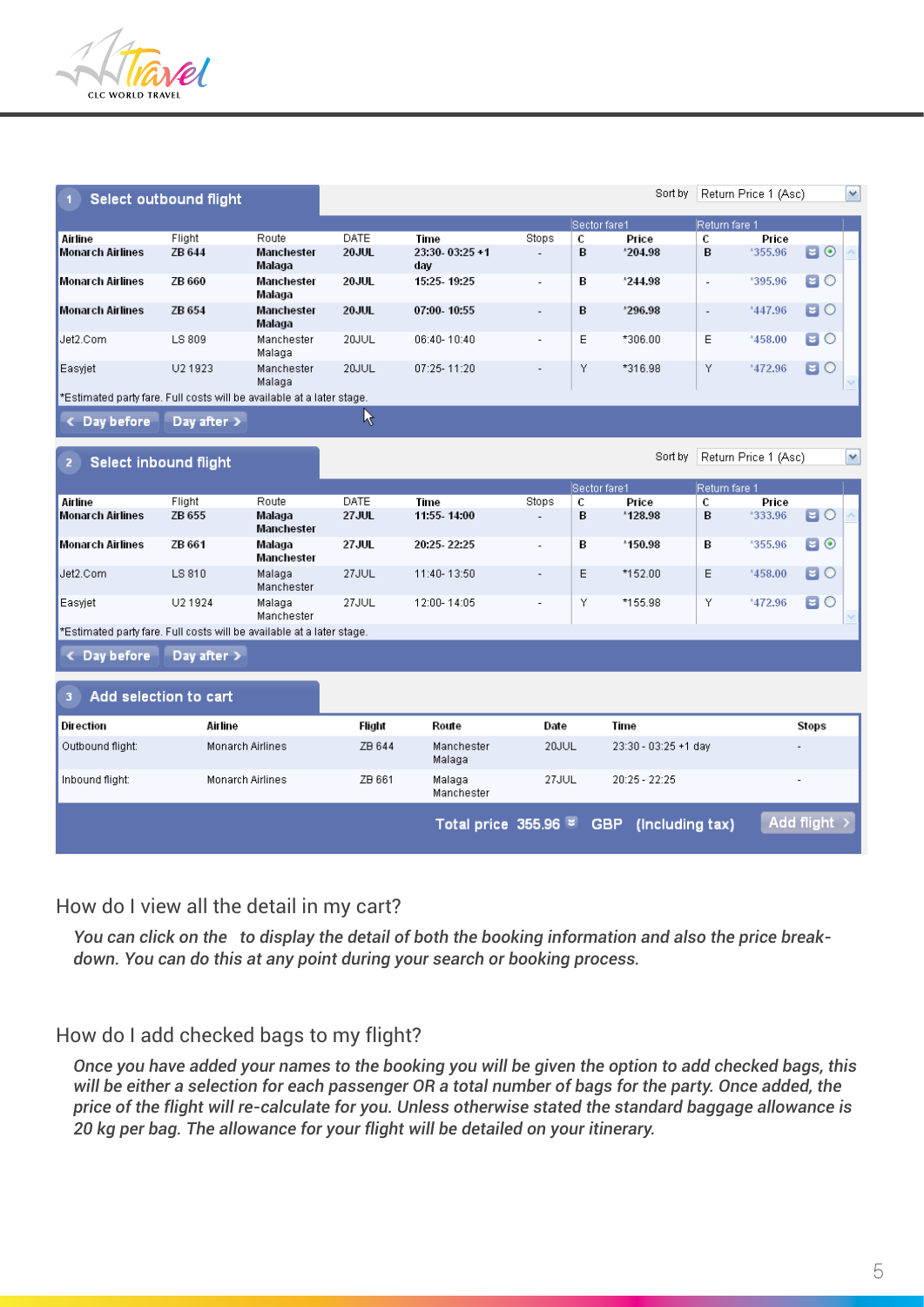

#### Can I pre-book my seats?

*We don't have this facility online yet, but you can call us once you have confirmed your booking and we will add the seats for you. We do not charge any extra for this service, the only charge made is by the airline for the seat allocation.*

#### How do I provide my API information?

*We are pleased to advise you that some of the airlines allow this to be provided at the time of booking, where you see 'add API' within your booking process you can complete the information. If there is no option to add the information or you don't have your passports to hand, you can simply email us at apiinfo@clcworldtravel.com with your details and our team will update the airline on your behalf.*

#### How do I get my tickets?

*As many airlines operate a ticketless travel policy, we will email your travel itinerary within 21 days of booking. If you have booked car hire or transfers, you will need a separate voucher to exchange this for your booking with our local suppliers. We will send your vouchers a minimum of 14 days BEFORE you travel. If you do not receive anything from us then please call our administration team.*

#### Do I need to check in online?

*Many airlines now operate check in online, when you receive your itinerary it will provide details of the check in procedure for your flights.*

#### Can I add car hire when booking my flight?

*Absolutely, and we recommend that if you are considering to car hire you should book this at the same time as your flights, this way both the flight and the car are protected under ATOL. To book a car with your flights just select the 'Car' tab in the menu.* 

#### What are the car hire terms and conditions?

*It is essential for you to check all the details of the car rental by clicking the heading 'Type' or 'Similar' then click on the car you require, to obtain further information click the Location/Rate info and Vehicle Info tabs. Once you select the car you want, additional options for GPS hire, baby seats and top up Insurance will be offered to you.*

#### Can I add a transfer to my booking?

*Absolutely, just select the 'TRANSFER' tab in the Menu to add this to your booking, for your convenience the flights you have selected will update automatically for the local supplier, all you need to do is simply enter your resort address information.*